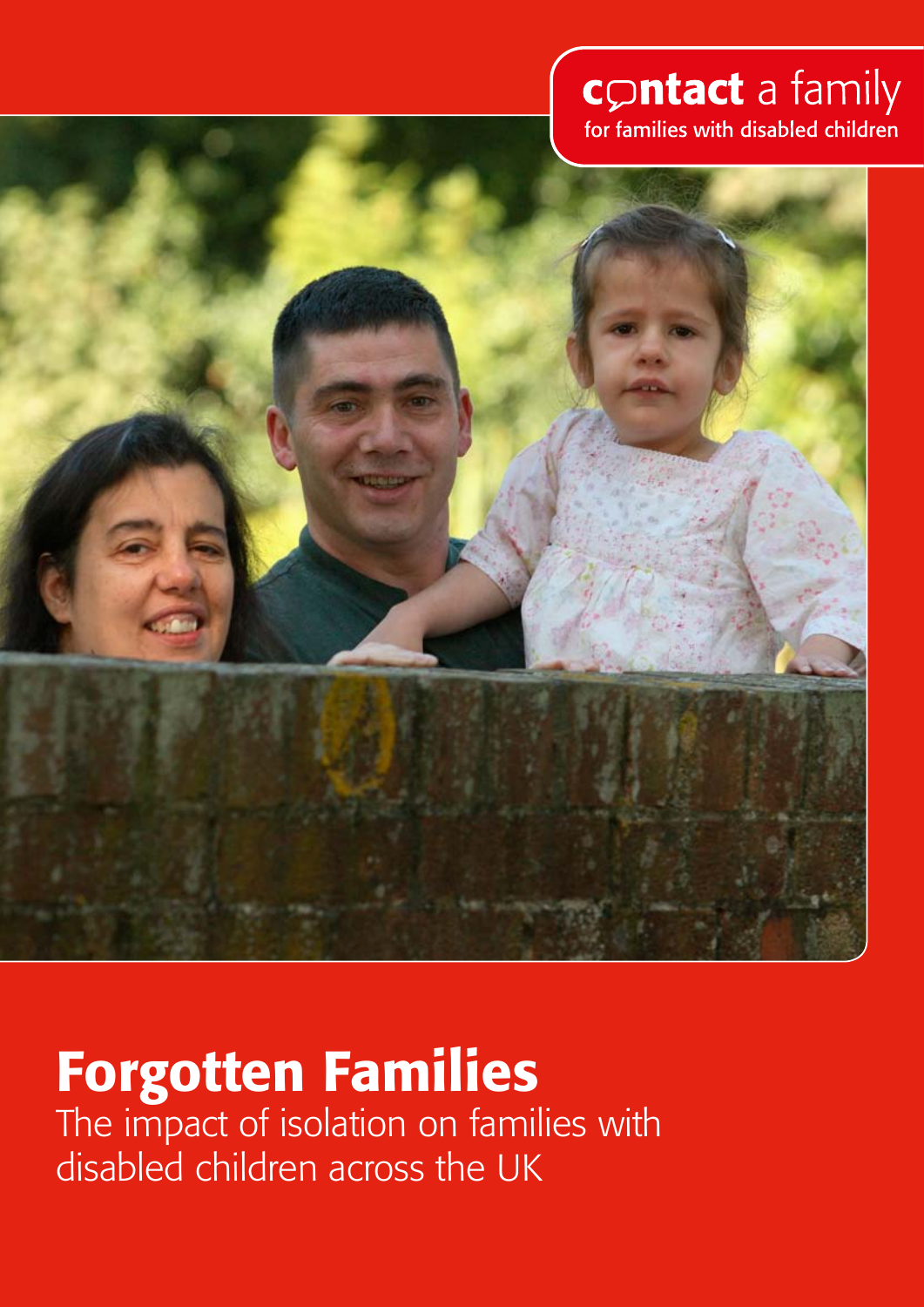Contact a Family provides advice, information and support to all UK families with disabled children, regardless of the disability or health condition. Through a national helpline and family support service, we provide advice on any aspects of caring for a disabled child, including help with benefits and educational issues. We help families get in touch with others in similar situations. We do this through family fun days and parent events, encouraging families to get out, make lasting friendships and support each other.

#### About the survey

Contact a Family conducted an online survey between July and September, 2011. We received 1,148 responses from families with disabled children across the UK.

The aim of the Survey was to find out more about the levels of isolation families with disabled children experience and how this impacts on their family life. We also wanted to find out what would help families most when they feel isolated and whether the growth the internet and social networks help.

We promoted the survey through our our helpline, regional and local offices, family support workers and volunteer parent representatives. We also used our networks that include:

- national condition support groups
- local parent support groups
- • parent carers forums
- Facebook and Twitter users.

Contact a Family would like to thank all those that took the time to complete the survey.

"My younger brother has cerebral palsy so I understand how easy it can be for close family members of a disabled child to feel isolated and alone – not because there aren't enough people around, but because no one you know can relate to your experience.

"The unique work that Contact a Family does is vital in reducing the isolation that families with disabled children experience. Contact a Family provides a life line for families with disabled children. That's why I'm delighted to support the charity as it aims to raise awareness of the very real issues, like isolation, faced by families of the 770,000 disabled children in the UK."

## Strictly Come Dancing star Alesha Dixon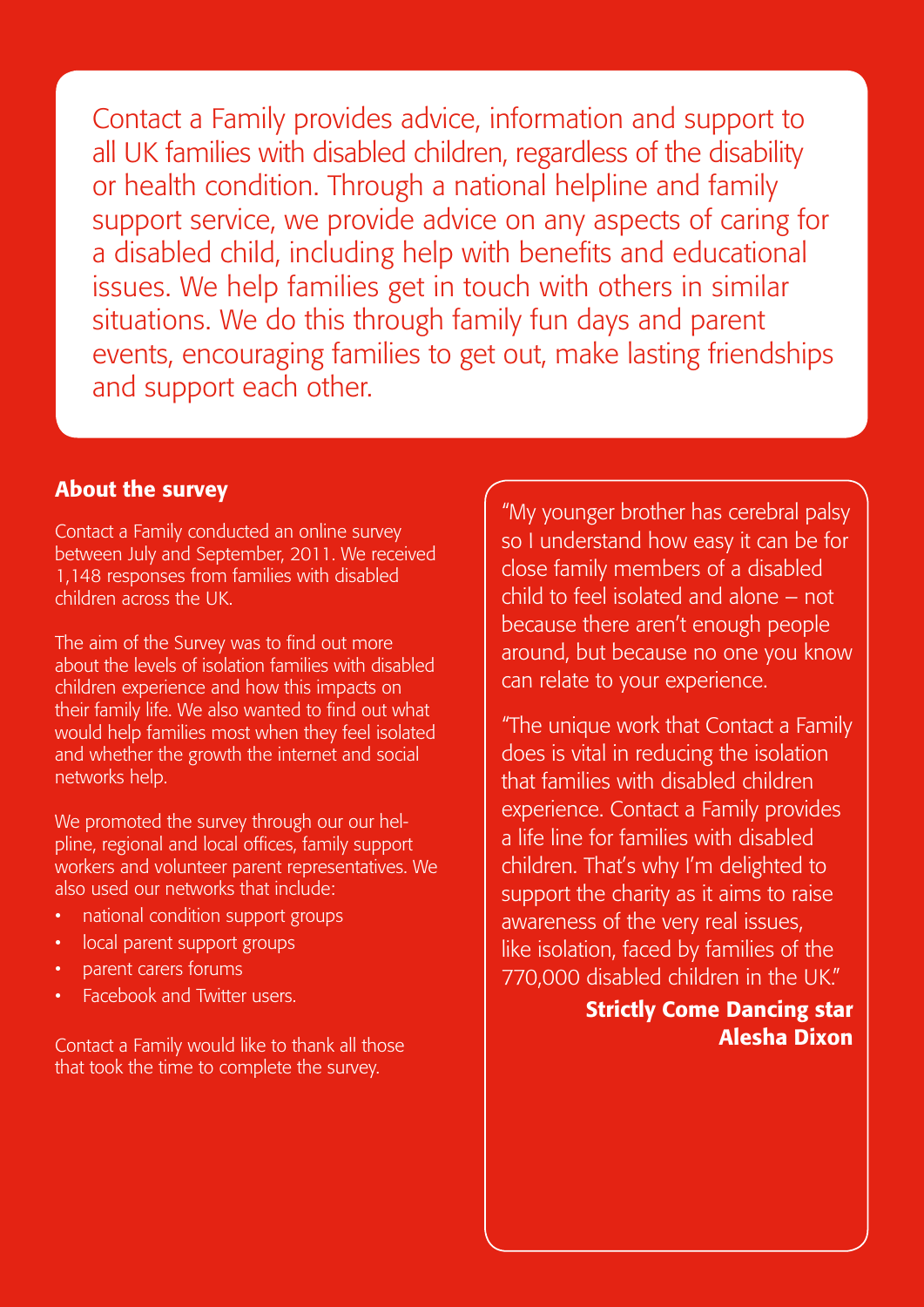## Section 1: Key findings

Families with disabled children have the same hopes and dreams as other families. They want to see their children reach their full potential and enjoy time together as a family. However, families with disabled children face an overwhelming combination of financial, emotional and practical pressures and, without information and support, find it difficult to cope and become isolated.

Disabled children are less likely to succeed at school, their siblings often get less time and attention and many parents feel that their own needs as carers are often forgotten.

## Findings

#### What is the impact of isolation on families with disabled children?

- 72% experience mental ill health such as anxiety, depression or breakdown due to isolation
- almost half (49%) have felt so unwell that they asked their GP for medication or have seen a counselor
- 57% say lack of support means they are isolated and not able to work as much as they would like
- 1 in 5 (21%) say that isolation has led to the break up of their family life.

#### When do families feel isolated?

- 65% of families with disabled children reported feeling isolated frequently or all of the time
- 64% reported feeling most isolated when their child was first diagnosed with a disability
- 43% said that they felt most isolated during school holidays

#### What are the causes of isolation?

- over half (56%) felt that the cause of their isolation is due to a lack of support from statutory services such as social care and education services
- 54% said that not having the time or money to do things that other families do makes them feel isolated
- 50% said that their isolation is a result of the discrimination or stigma they experience

"Kian is five and has high functioning autism. Our daughter Kirsten is 13 and loves going out to parties and being with other people. She is very understanding of Kian's condition, though, and very supportive of her mum and dad. I never have any adult time with my husband and our life feels limited, we take one day at a time."

Families with disabled children experience isolation in different ways: a lack of social interaction due to difficulties working and not having the time or money to do family activities others take for granted; a fear of how people will react when they go out with their child; and a feeling of being alone, even when they are surrounded by people, because no one else shares their experience. The results of our survey show that isolation is having a devastating impact on the mental health of many families with disabled children. It is also causing family breakdown and restricting access to employment opportunities.

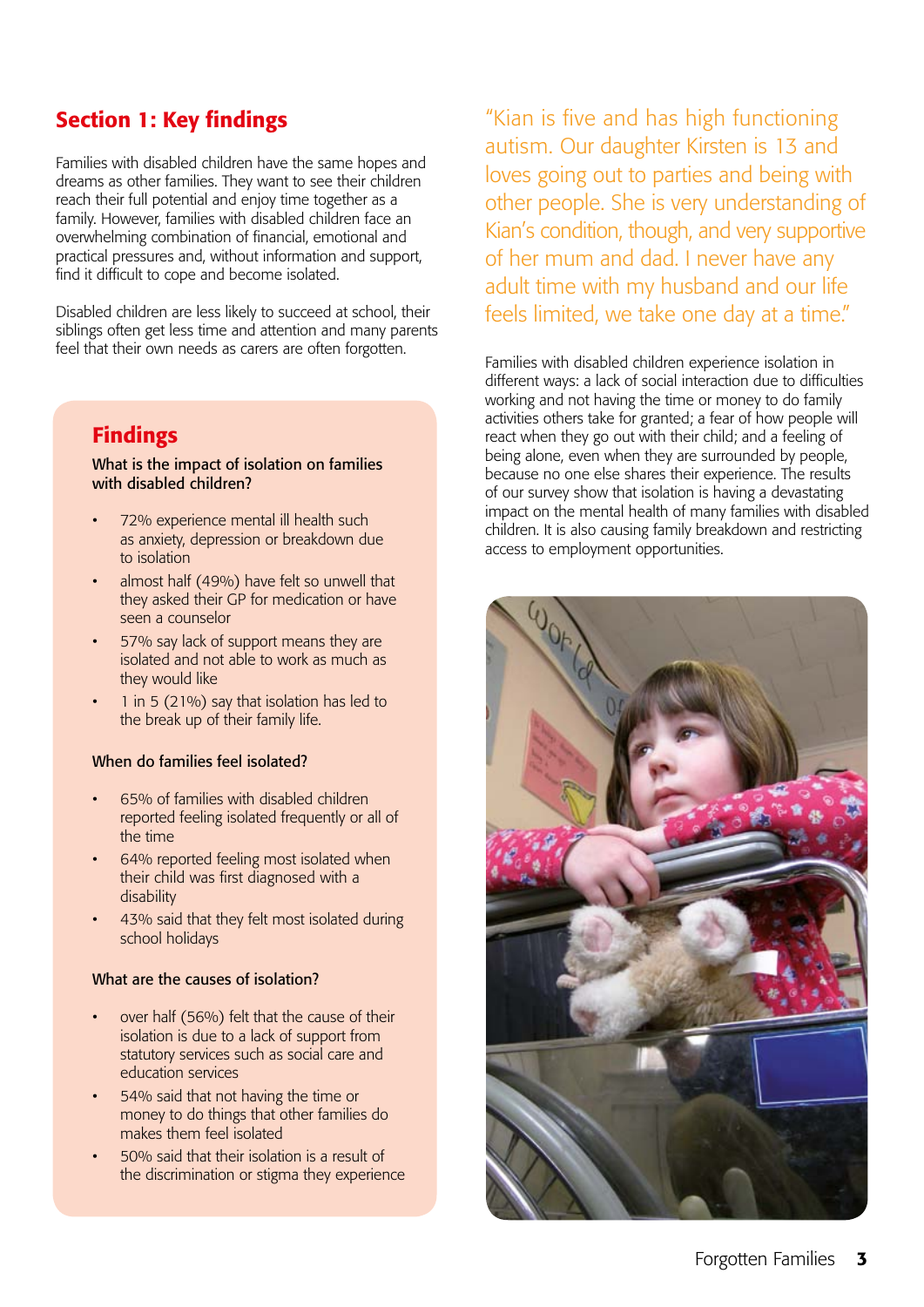Many of the families that responded to our survey talk about the difficulties and isolation they have experienced dealing with their child's disability, but what is clear from the survey findings is that the lack of support from statutory services, low income levels and stigma are the main causes of isolation.

"We rarely get a night out. Caring has impacted heavily on our daily lives and our work. We are self employed and when Kassie is unwell there is simply no option but for us to close our business."

Families with disabled children feel less isolated when they have contact with other families in a similar situation, and have somewhere to turn for information and advice. They also told us that their lives would improve if they had more time to simply be a parent, and feel accepted by their local communities.

"My son Harrison has Tourette syndrome and ADHD. In one year we had 70 appointments, I was trying to come to terms with the diagnosis and also working. It all got too much and I had a breakdown. I feel very isolated and have never met another family in the same situation. It has also affected Harrison's two brothers. They don't understand his behaviour and Harrison himself says, "Why me?" We would all benefit from meeting other families like ours. Help from Sure Start was a real lifeline and now I'm studying a qualification in health and social care to try to get back into the workplace."

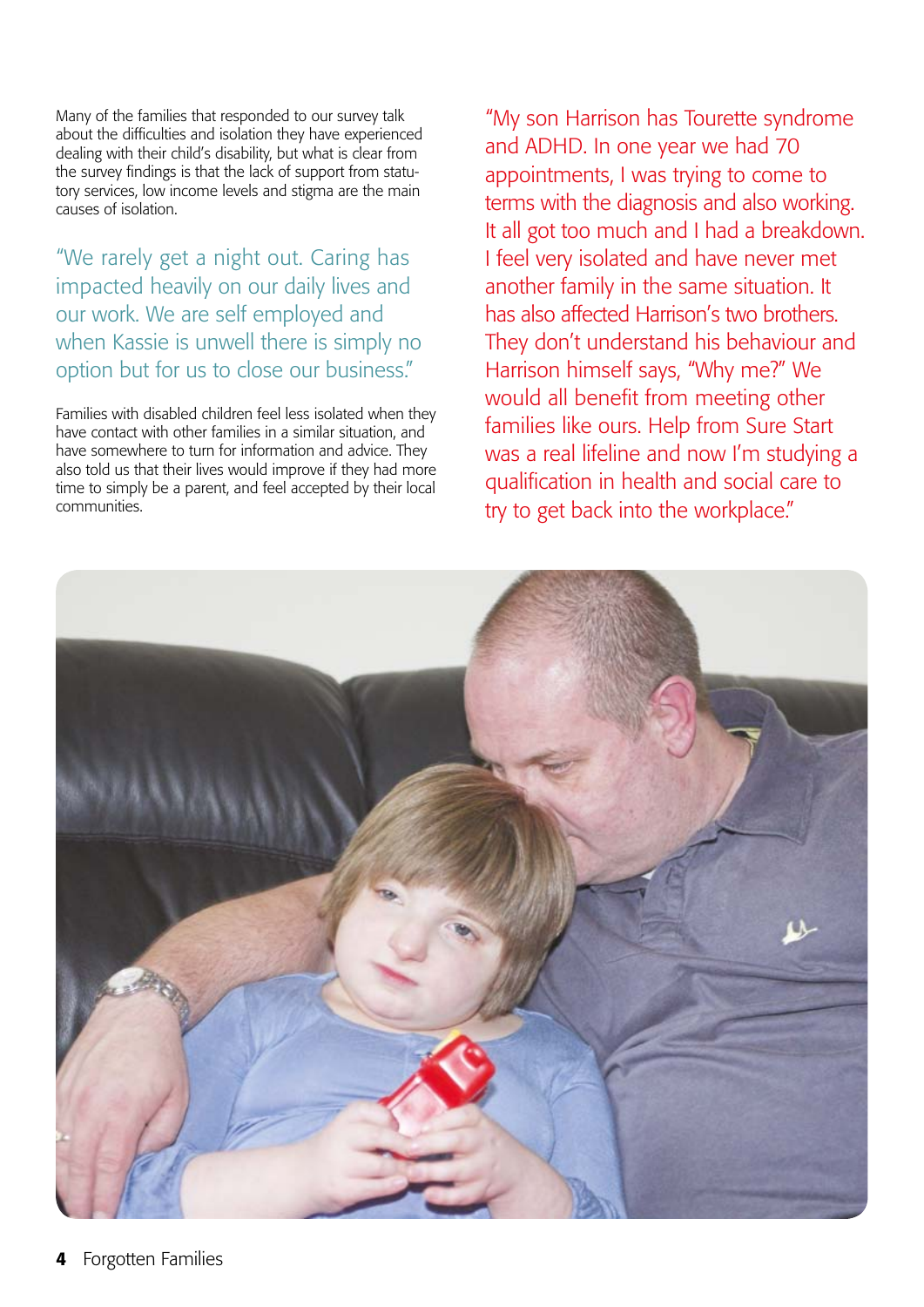## Section 2: Recommendations

To reduce the **social isolation** caused by a lack of support services across health, social care and education, Contact a Family would like to see a single assessment process and plan that includes:

- a distinct carers' assessment that considers a parent's ability to provide and continue to provide care for their disabled child or children
- whether the parent works or wishes to work, or is undertaking, or wishes to undertake, education, training or any leisure activities
- the provision of services to meet any assessed needs
- an obligation on all frontline professionals such as GPs, teachers and health visitors to identify and effectively signpost all parent carers to sources of financial, social and emotional information, advice and support
- access to specialist parenting support for all families with disabled children that will help them to deal with the impact of their children's disability on family life, take control and plan for the future.

In addition, the government should ensure that local Health and Wellbeing Boards in England have a defined focus on the delivery and improvement of joined-up and integrated assessments and services for families with disabled children.

To reduce **financial isolation** we are calling on the government to ensure their welfare reforms address the additional and ongoing financial costs faced by all families with disabled children and make employment a realistic option. Contact a Family would therefore like to see a commitment to:

- providing at least current levels of financial support through disability additions paid in respect of a disabled child via the Universal Credit
- recognizing the higher costs of childcare for disabled children within the current Working Tax Credit system and, in the future, in the Universal Credit (for example, by covering at least 90 per cent of childcare costs for disabled children with an aspiration to increase this to 100 per cent as the economy improves)
- extending the right to request flexible working from the first day of employment for parents of disabled children.

To reduce the physical and emotional isolation associated with the stigma and discrimination faced by many families with disabled children, Contact a Family is calling for:

- all early years, childcare, play and leisure services to offer disability awareness training to all their staff
- all public authorities such as the Police, schools and colleges to improve procedures and understanding of disability, in order to better identify those at risk of disability-related harassment and bullying
- all council and health bodies to urgently review the extent to which cuts to local specialist and disability services impact on a parent carer's ability to have a life beyond their caring responsibilities and enable disabled children to fully participate in society, such as opportunities to make friends and have fun
- parent-led training for all frontline professionals such as health visitors, GPs, and teachers to understand the impact of caring and disability on family life, so they can recognise and respond to signs of isolation, mental ill health and family stress
- employers to promote carer and disability-friendly workplaces and practices, such as advertising posts as being suitable for those with caring responsibilities and offering flexible working arrangements from the first day of employment
- the media and those in the public eye to challenge negative attitudes and practices towards disabled people and champion the contribution parent carers make to society.

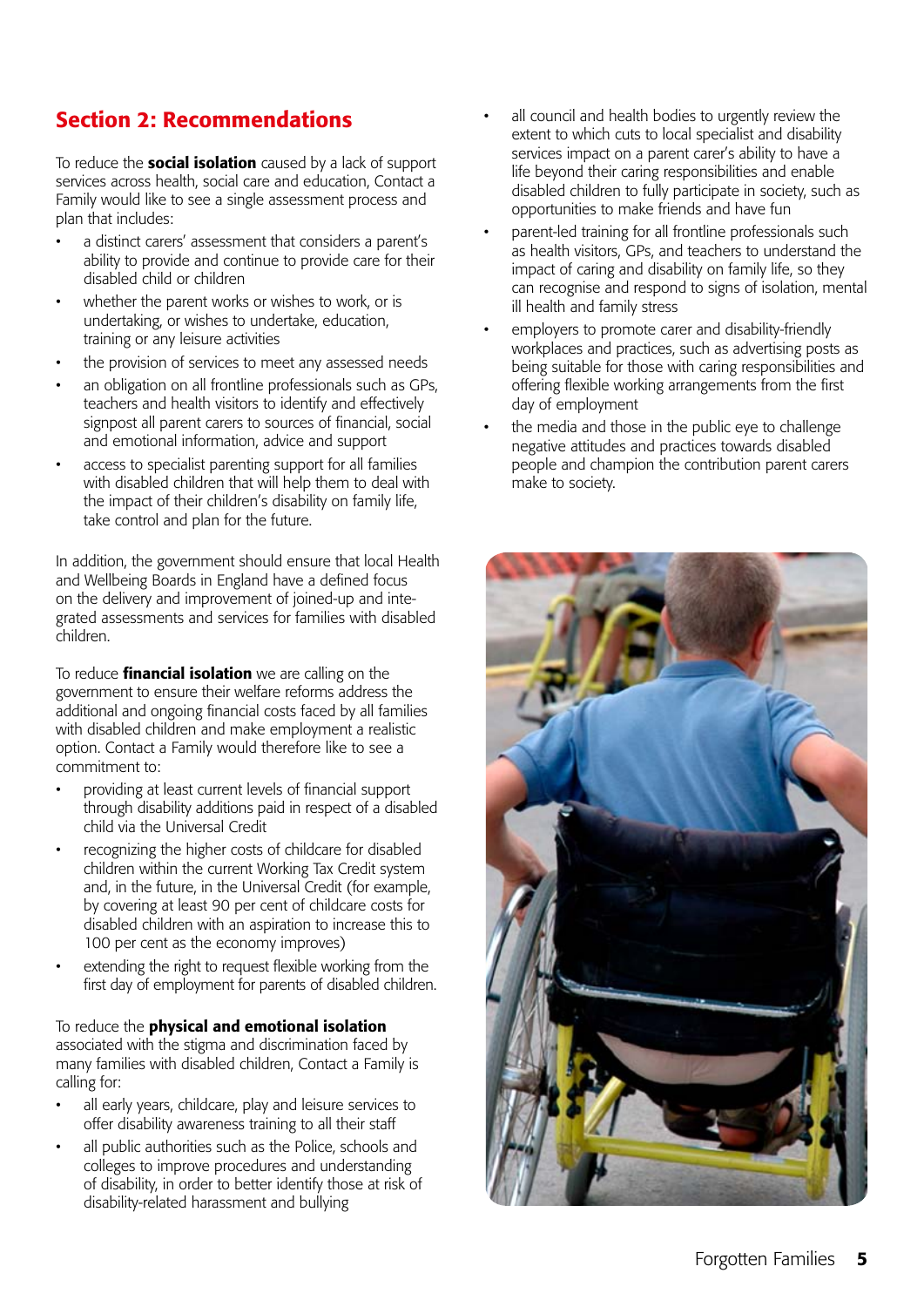## Section 3: Impact of isolation on mental health

"Our daughter will be six this Christmas. At three months old she was found to have a very rare form of leukaemia which affects two in a million. She was given one year to live unless she got a bone marrow transplant. Thankfully, within six months, doctors found a match. The life-saving treatment made her weak, she became very poorly and suffered brain damage. She spent a total of nine months in hospital and we were given a poor prognosis, but Savannah has done tremendously well. She has learnt to walk, attends special school and has a smile that lights up a room. She has neurological problems, developmental delay and is affected by seizures. Savannah's condition has thrown us into a world that we never knew existed, we have to adjust. Last year, I had a breakdown and was put on medication for anxiety. I had to cope and be strong for so long, that it all got too much. Me and my partner are forced into these new experiences, and we didn't know how to talk about it with each other. My social circle has changed because I see and feel differently. I think that parents who don't have a disabled children find it hard to relate to me and they don't understand what I've been through. I have met some fantastic people along the way, other parents who I take inspiration from. Contact a Family has been a real lifeline and helped with difficulties such as a housing problems."

Our survey findings show the devastating impact isolation is having on family life for those caring for a disabled child; 72% are experiencing poor mental health such as anxiety, depression or breakdown. Almost half (49%) have felt so unwell that they asked their GP for medication or have seen a counselor.

Our findings are extremely worrying because parent carers need to remain mentally and physically well as they provide the majority of care for their disabled child. The parents who responded to the survey talk about the constant worry for their disabled child, the pressure of holding it all together and for the future if they are not around to care any longer. Many say complete exhaustion stops them participating in everyday activities. For disabled children, sleep problems are not isolated just to the early years and can affect a family's ability to cope right through to adulthood.

"We do worry about getting older and trust that we remain fit and able to care for him as long as possible. In relation to our own mental health, I think we have become used to living on the edge although we are aware that the stress is bound to take a toll. It is difficult to find 'me time' and we are not able to take part in family get togethers as Gareth doesn't cope well with noisy voices or lots of people."

What is clear is that poor mental health caused by isolation has a substantial impact on the quality of life for many families with disabled children. The majority of disabled children are cared for at home, however if a parent does reach breaking point, the cost of a disabled child being in long term residential care is estimated to be £2,428 per week<sup>1</sup>. Evidence shows that services such as short breaks, that give families a break from caring, reduce the need for such costly interventions.

Mental ill health costs the UK an estimated £126 billion2 each year. The government's 'No health without mental health' strategy for England recognizes both the human costs of poor mental health to individuals and families but also the substantial economic costs that put pressure on public spending, the taxpayer and the wider economy.

<sup>1</sup> The social and economic value of short breaks, nef consulting, 2010 2 Centre for Mental Health, £105billion for England, Scotland £10.7 billion, Wales £7.2 billion, Northern Ireland £3 billion.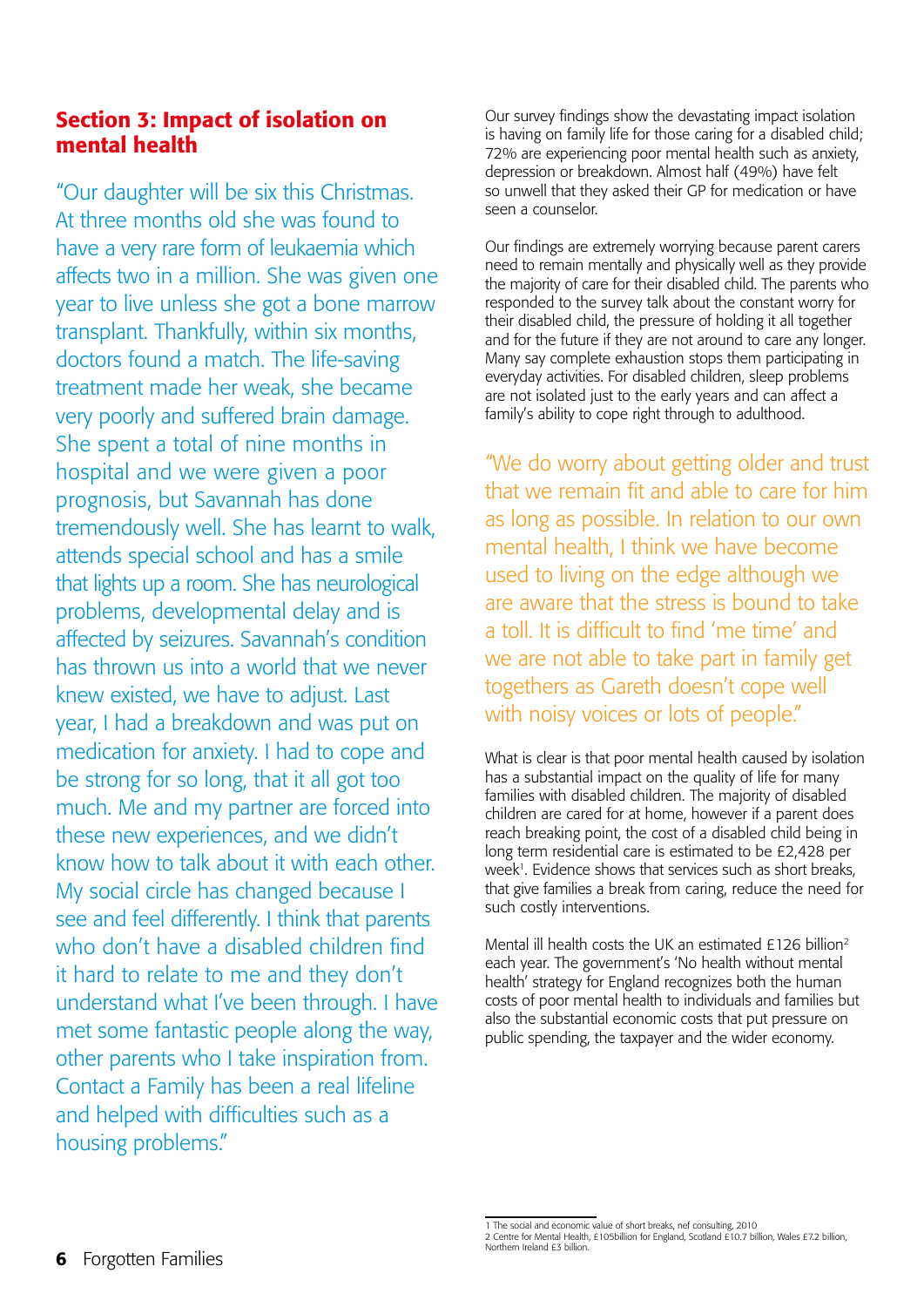'The costs of mental health problems to the economy in England have recently been estimated at a massive £105 billion, and treatment costs are expected to double in the next 20 years. We simply cannot continue to allow costs to spiral upwards without ensuring that every pound of public money is being used efficiently<sup>3'</sup>.

This same strategy also outlines how an emphasis on early intervention and prevention will help tackle the underlying causes of mental ill-health. 'Timely and effective responses to people with mental health difficulties are excellent value for public money. Providing good quality parenting support to people with young children is one such example.'

Many families also talk about not having enough time to spend helping their disabled and non-disabled children with their homework. UK research has shown unequivocally that parental involvement in education contributes significantly to children's achievement. Therefore, the causes of isolation – a lack of support from services, low income and stigma, must also contribute to poor educational achievement for disabled children.



3 No health without mental health: a cross-government mental health outcomes strategy for people of all ages (2011)

## Section 4: Impact of isolation on family breakdown

Parents with disabled children are more likely to experience relationship breakdown than those who don't have a disabled children<sup>4</sup>. Our survey findings show that isolation is contributing to the break up of 1 in  $\frac{1}{2}$  (21%) families with disabled children.

"For the first few years, I felt very isolated, we were forced to move into a rural council estate with no amenities as our original house was too damp. Me and her father split up when she was 18 months old. I would try to take her to parent toddler things but we just didn't fit in as the gaps between her and her peers grew bigger. She was unable to sit unsupported so couldn't be on the same level as other children."

The impact of isolation also affects relationships across the whole family such as with siblings, grandparents, friends and other family members.

"My two daughters and I are very isolated because of Nathaniel's behaviour. He has autism, is hyperactive and sometimes displays challenging behaviour. He can't get on a bus, he will be either inappropriately friendly or very abusive. It's made more difficult because Nathaniel does not look disabled and has OK communication, so people don't see him as having a condition. I get tired of having to explain his behaviour to other people, so prefer to stay indoors. I used to work in TV and was very outgoing, but that has changed. Not having a job and living on benefits does nothing for my self esteem"

<sup>4</sup> Exploring disability, family formation and break-up: Reviewing the Evidence (2008), Department for Work and Pensions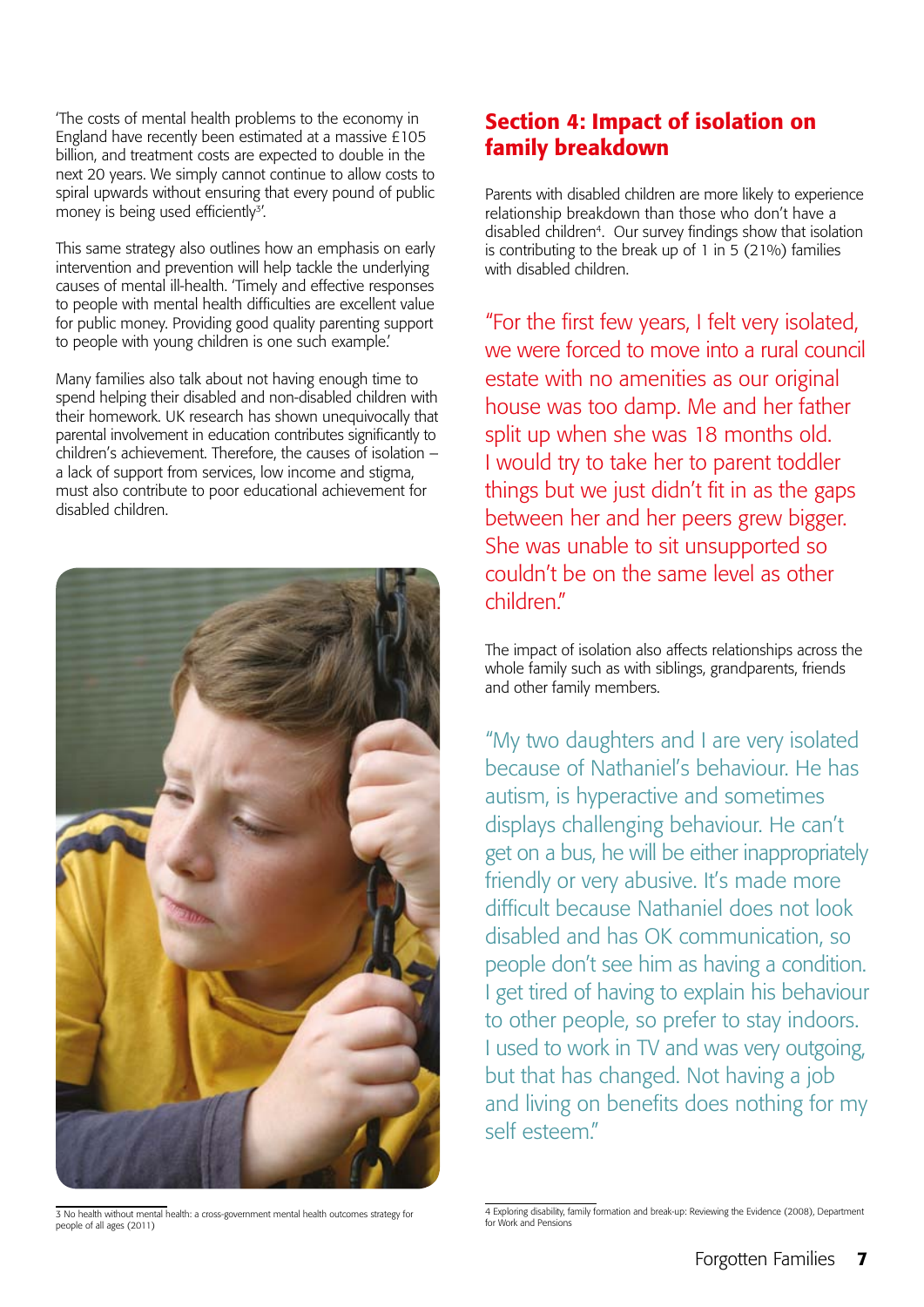Parental separation has negative outcomes for both children and adults. For example, non-resident parents are often excluded from having a relationship with their disabled child, often because they don't have the right equipment or adaptations to the home to enable them to adequately care for their disabled child. The cost of family breakdown on the economy is also substantial, with estimates ranging from  $£20^5 - 40$  billion<sup>6</sup>). This means that failed relationships cost each UK taxpayer £1,364 a year.

"It is difficult finding time to be with family and friends because we are often tired and stressed due to having so many disturbed nights of sleep and suitable childcare is extremely difficult to find."

However, with appropriate and timely advice and support, many parents say the experience of caring for a disabled child brings them together and makes their relationship and family stronger. The government has recognised the importance of stable families and has put funding in place for relationship support. We are keen to see this funding continue and make a significant difference to families with disabled children.



5 Centre for Social Justice (2007) 6 The Relationships Foundation's annual index of the cost of family failure (2011)

## Section 5: Impact of isolation on ability to work

Our survey findings show that 57% of families with disabled children say that isolation means they have not been able to work as much as they would like.

"Our daughter Jasmine is 16, has scoliosis, autism, dyspraxia, dyslexia, selective mutism, learning difficulties, anxiety disorder and asthma. Last year Jasmine's school said they could no longer accommodate her and she had to leave and be educated at home. I was a governor at the school and also used to volunteer at a nearby parent partnership, but once Jasmine wasn't going to school, I had to give them both up, which I really miss because they were such a good source of support and socializing. I was able to switch off and have a good natter. I could be me, not just a mum and carer.

The vast majority of parents of disabled children need paid employment for financial reasons. Caring for a disabled child involves significant extra expenditure over a much longer period of time than for non-disabled children. In common with other mothers returning to work, mothers of disabled children report increased self-esteem through having an identity outside their caring/parenting role. Going out to work also reduces isolation and improves mental health experienced by families with disabled children who aren't in employment, as identified in this report.

"I would like to go to work in my chosen profession, which I had to give up because there just weren't the support services available".

Only 16% of mothers with disabled children work, compared with 61% of mothers with non-disabled children<sup>7</sup>. Although some parents of disabled children actively make the choice to stay at home to care for their child, for the vast majority of parents this is not a choice, but a situation forced upon them. Finding affordable and accessible childcare remains an ongoing problem for families with disabled children.

<sup>7</sup> Ordinary Lives - disabled children and their families, Langerman, C & Worrall, E. (2005), London: New Philanthropy Capital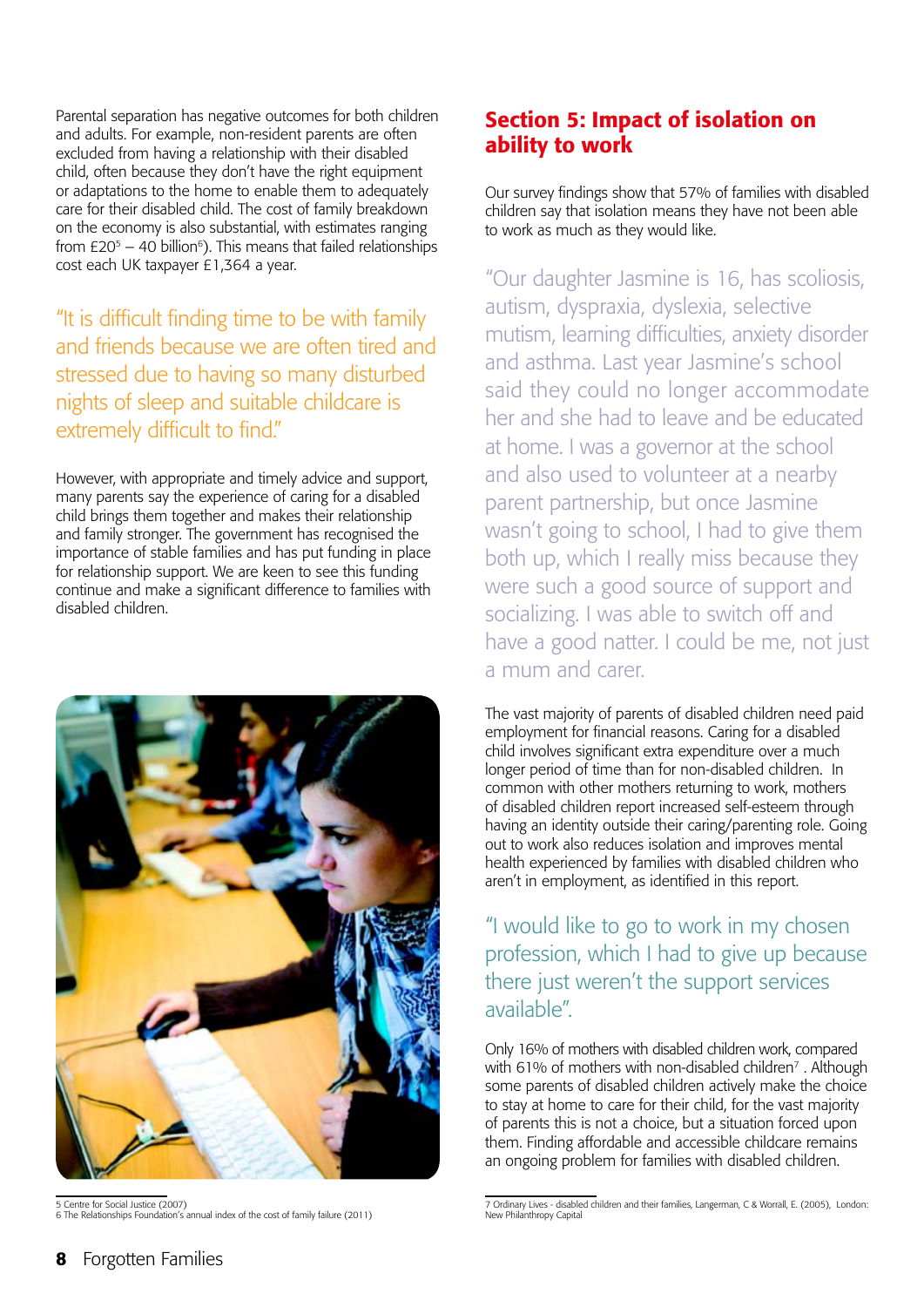Parents have also highlighted the following barriers:

- the volume and inflexibility of daytime appointments and meetings
- inflexible employers or managers who have negative attitudes to caring responsibilities
- lack of information, support and guidance on returning to work and their rights whilst in work.
- unreliable transport services and help in emergencies
- a lack of awareness and access to carers' assessments that consider their right to work, study and leisure opportunities.

"I'm constantly writing letters, filling out forms, attending hospital appointments as well as all the day-to-day medical care she needs. It's definitely a full time job. At the moment I am trying to secure the funding to get her a communication aid and a power wheelchair."

## Section 6: Causes of isolation

#### A lack of support from statutory services

Over half (56%) of the families that responded to our survey felt that a lack of support from statutory services was the key factor contributing to their feelings of isolation. They have to fight to get support and often the support available is insufficient or inappropriate. They have to fight to get support and that the support available is insufficient or poor quality.

"With a non-disabled child, you feel isolated, but with a disabled child that feeling is exacerbated. For the first two years of Nathan's life, I had a lot to come to terms with, and at the same time I had to put an enormous amount of things into place like facilities and the professionals involved in Nathan's care".

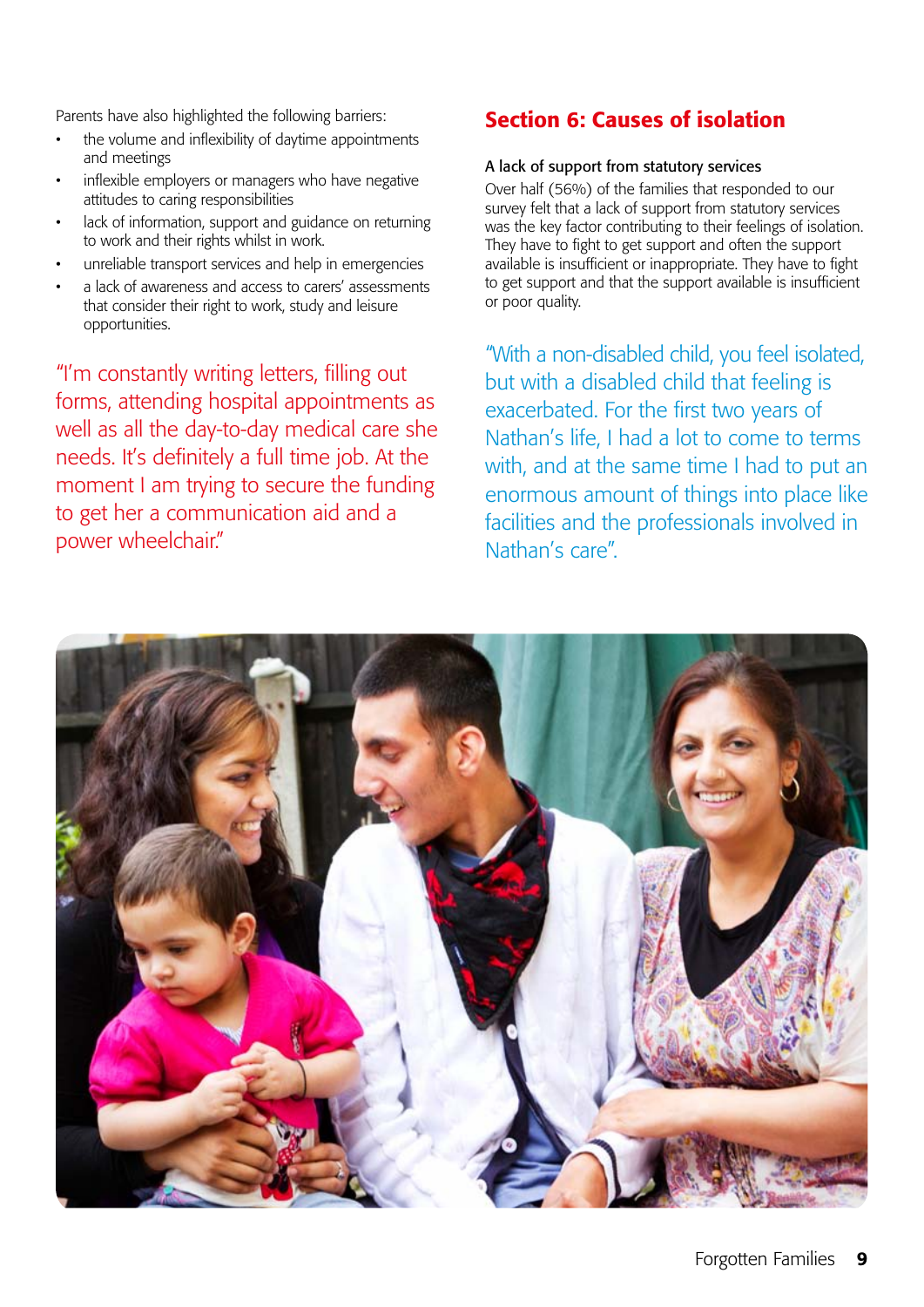"I would like to be a parent to my disabled child and my other children rather than a doctor, nurse, social worker, fighter and carer"

Too often, families are left to cope alone. Sometimes, this is because they don't know that help exists, so they don't know where to go and look for it.

"Knowing where to go for information and knowing the right questions to ask. To get the right services would help me feel less isolated"

"It would have really helped if the hospital had told me about the condition support group. Instead I came across it years later by accident. The group really helps me feel I'm not the only one dealing with all the different challenges and the successes."

Some feel overwhelmed by masses of information, much of which is not relevant to them, making it harder for them to find the services they need. Families are also missing out on vital sources of information and support because frontline professionals such as GPs and health visitors are not identifying parents as carers or spotting the signs of stress or isolation and therefore, do not signpost them to organisations that could help. For example, families often miss out on vital benefit entitlements because professionals assume they already know about them.

Many families are in contact with a range of services and professionals and have to deal with a bewildering amount of appointments and assessments. This leaves them feeling like they spend too much time coordinating different agencies rather than being supported to care and be a parent. As a result many don't have the time to take part in everyday activities such as going out to work, going to the park or helping their children with homework and, as a result, feel isolated.

All families need support from time to time, and the benefits of putting help in place early before problems escalate are widely accepted. 'Early intervention services improve the mental and physical health, educational attainment and employment opportunities for individual families, along with economic benefits and cost savings to the taxpayer'8 .

"Elisa is eight, she has cerebral visual impairment and mild cerebral palsy. Cerebral visual impairment is a much misunderstood condition. The most isolating time for myself was being told, "We don't know". Raising a young family and having what seems like nowhere to turn for answers is very isolating. Especially when you are aware of the need to start as early as possible in the right way."

Short break services are seen by families with disabled children as an essential source of support offering families increased independence, improved quality of life and reduced social isolation<sup>9</sup>. Indeed, there has been a significant increase in the availability, choice and quality of short breaks for many families over recent years, particularly in England. Local councils have also started to see the economic and social benefits of using short breaks as a preventative measure rather than just offering short breaks to families who are in crisis or at breaking point.

However, despite commitments to continue to fund short breaks in some parts of the UK, parents are increasingly reporting that local authorities are tightening their eligibility criteria due to pressures on reduced budgets, so only those with the most critical or 'crisis' needs get support. For example, some parents are having their short breaks substantially dropped without reassessment or being told there is no money left. Parents continue to report that assessments rarely focus on their needs as a carer and inconsistencies in the allocation of services following an assessment of need remain a problem<sup>10</sup>.

"Budget cuts are a constant worry, as any cuts to services are a contributory factor to isolation for many families, so our fingers are crossed every new financial year".

Access to advice and information is, therefore, critical in helping families understand their rights and what they are legally entitled to in terms of assessments and support services. The tightening of local budgets are also putting pressure on voluntary sector disability and carer services who help families understand their options and navigate the system. This support from local organisations help families to feel stronger, more in control of family life and feel less isolated.

<sup>8</sup> Allen Review (2011) http://www.dwp.gov.uk/docs/early-intervention-next-steps.pdf

<sup>9</sup> McConkey, Truesdale and Confliffe, 2004; Tarleton and Macaulay, 2002; Chan and Sigafoss, 2001. 10 EDCM (2011) Raised Expectations: Parental experiences of short breaks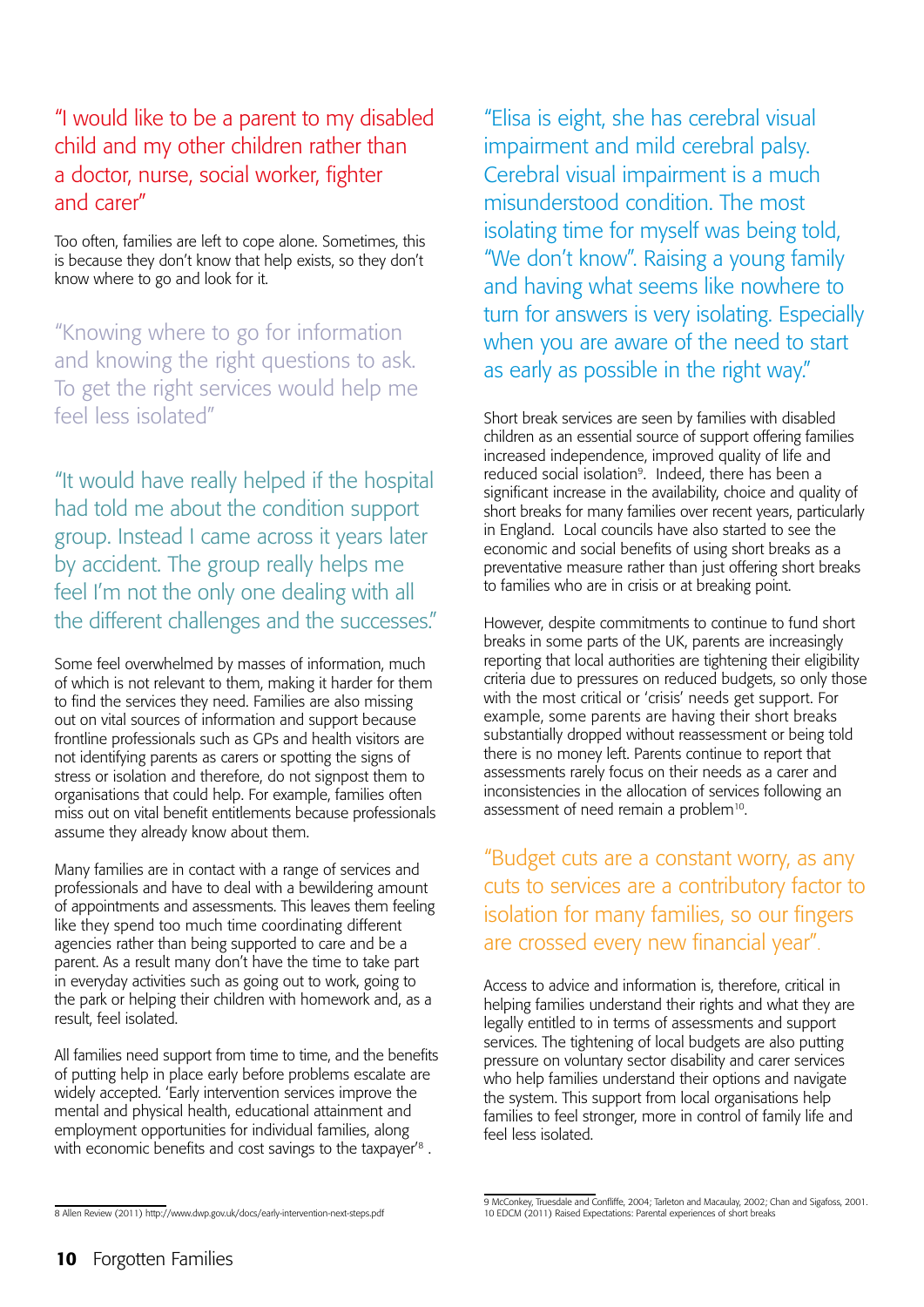#### A lack of income

Families with disabled children are at greater risk of living in poverty<sup>11</sup> and our survey results show that 54% think this is one of the main causes of isolation.

"Harriette is three, and was born three months premature. She was doing very well, but then caught pneumonia, was then diagnosed with cerebral palsy and is now fully ventilated and has a tracheostomy. I had to give up my career as a sales manager, lost my house and had to move into council housing. I lost all my confidence and feel very isolated."

Families with disabled children face two, specific financial challenges that are additional to those faced by other families. Firstly, they incur considerable extra and ongoing costs in caring for their child – it costs three times more to raise a disabled child<sup>12</sup>. Our report 'Counting the Costs 2010', revealed that families are going without essentials - almost a quarter are going without heating and one in seven are going without food. This situation is likely to be much worse today, as cost of living has risen considerably, especially the cost of household food and energy bills.

Families with disabled children, particularly those from black and minority ethnic (BME) families, are also missing out on vital income because they are not taking up essential benefits. This is often because families are not told about sources of financial support by professionals and/or need support to complete the forms. The stigma associated with being on benefits also affects take-up levels. There is concern that the drive to reduce the 'benefit bill' and the negative media reporting on disability benefit fraud will further reduce take-up levels.

It is, therefore, essential that welfare reforms address the increasing additional and ongoing financial costs families with disabled children currently face and address the barriers to work. Unfortunately, some of the reforms could substantially reduce the financial support currently available to some families with disabled children. This is most pronounced in the government's proposal to halve the basic disability addition paid in respect of a disabled child via the Universal Credit. Current government figures suggest this policy will impact on around 188,000 low income and out-of-work families with disabled children. For families without transitional protection, this will result in a benefit

cut of £1,400 per year. This loss of income will have a huge impact on a family's ability to financially cope and also increase families' isolation.

"My son is 15, partially sighted and has autistic traits. I've had to fight the local education authority to get Harry into a special school. Because I also worked for the council I had to give up work because I was fighting against my employers and that put me in a very difficult position. Other parents look at me differently. Sometimes we can't get out of the house. We are restricted by appointments with the OT, orthopaedic surgeon, doctors, so the family lose out on the normal day-today interactions. Giving up work has had a considerable impact on the family not just socially, but also financially."



<sup>11</sup> Households Below Average Income showed the risk of relative poverty for families with a disabled child but no disabled adult family member has increased from 20% to 25%, meaning disabled children are now at greater risk of living in relative poverty than non-disabled children. (Department of Work and Pensions 2006/07)

<sup>12</sup> Paying to Care: the costs of childhood disability by Barbara Dobson and Sue Middleton (Joseph Rowntree Foundation 1998)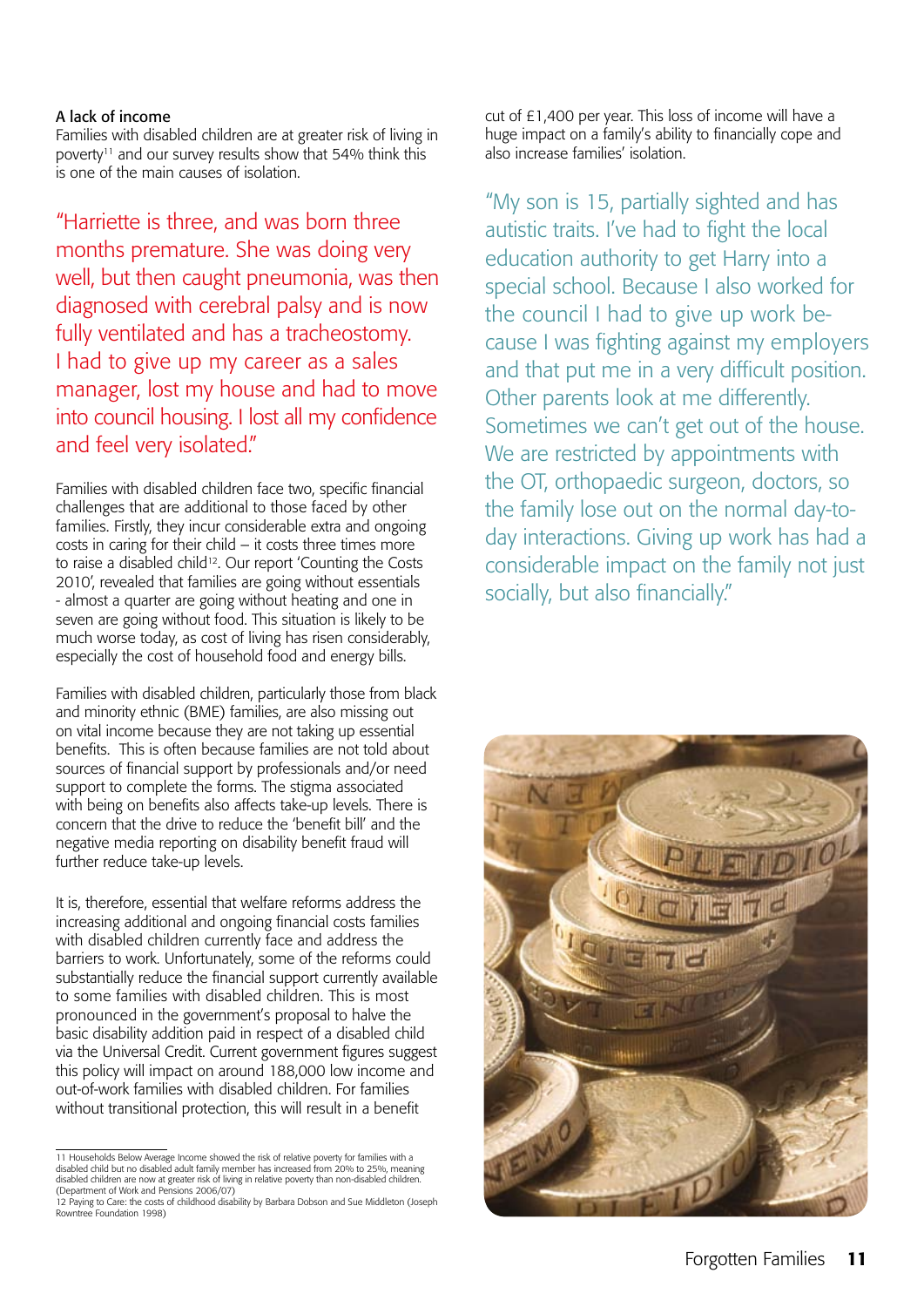"I would just want my son to smile, drop him at school happy and afford to take him out at the weekend, swimming and bowling."

"I don't go out much or on holiday because I'd worry about money. My heating bills are huge because my son's condition means I have to have the radiators on full"

#### Stigma and discrimination

Our survey results show that 50% of families with disabled children say that the stigma and discrimination associated with caring for a disabled child has caused their isolation. The families who responded to our survey share accounts of a lack of understanding and ignorance about disability from family and friends, their local community, frontline professionals, employers and complete strangers.

"I can't cope with my life and I'm sick of parents and teachers trying to push my son out of the school. Even my own family refuse to help. They just say he is naughty. He's a beautiful little sensitive boy and, with the right help and understanding, would fit in just fine but I have to deal with people's stupidity and ignorance about disability."

"More tolerance in the local community would help me, so I wouldn't have to worry about going out to the supermarket and having people stop and stare."

One of the key findings from the Equality and Human Rights Commission (EHRC)'s inquiry into disability-related harassment, identified that many of the victims were socially isolated, which put them at greater risk of harassment and violence13. The EHRC report reviewed dozens of attacks against people with disabilities, including the case of Fiona Pilkington, who in 2007 killed herself and her disabled daughter after years of abuse by local youths. The inquest found that failings by police in not identifying the family as vulnerable, contributed to the deaths, as did the failure of Leicestershire County Council to share information. Although this case is extreme, it does highlight that prejudice and lack of understanding causes many families with disabled children to become isolated and can lead some to breaking point if their needs are not identified and supported.

Parents also talk about a lack of recognition about the contribution they make as carers, feeling their needs are often forgotten. Families think that people working in frontline services – police, social services, GPs and teachers need to be trained to understand, recognise and respond to the pressures that families with disabled children are under.

## "My needs are often forgotten, this makes me feel isolated"

"Education is needed on disability for the whole family including aunts, uncles and neighbours!"

13 Hidden in plain sight (2011)

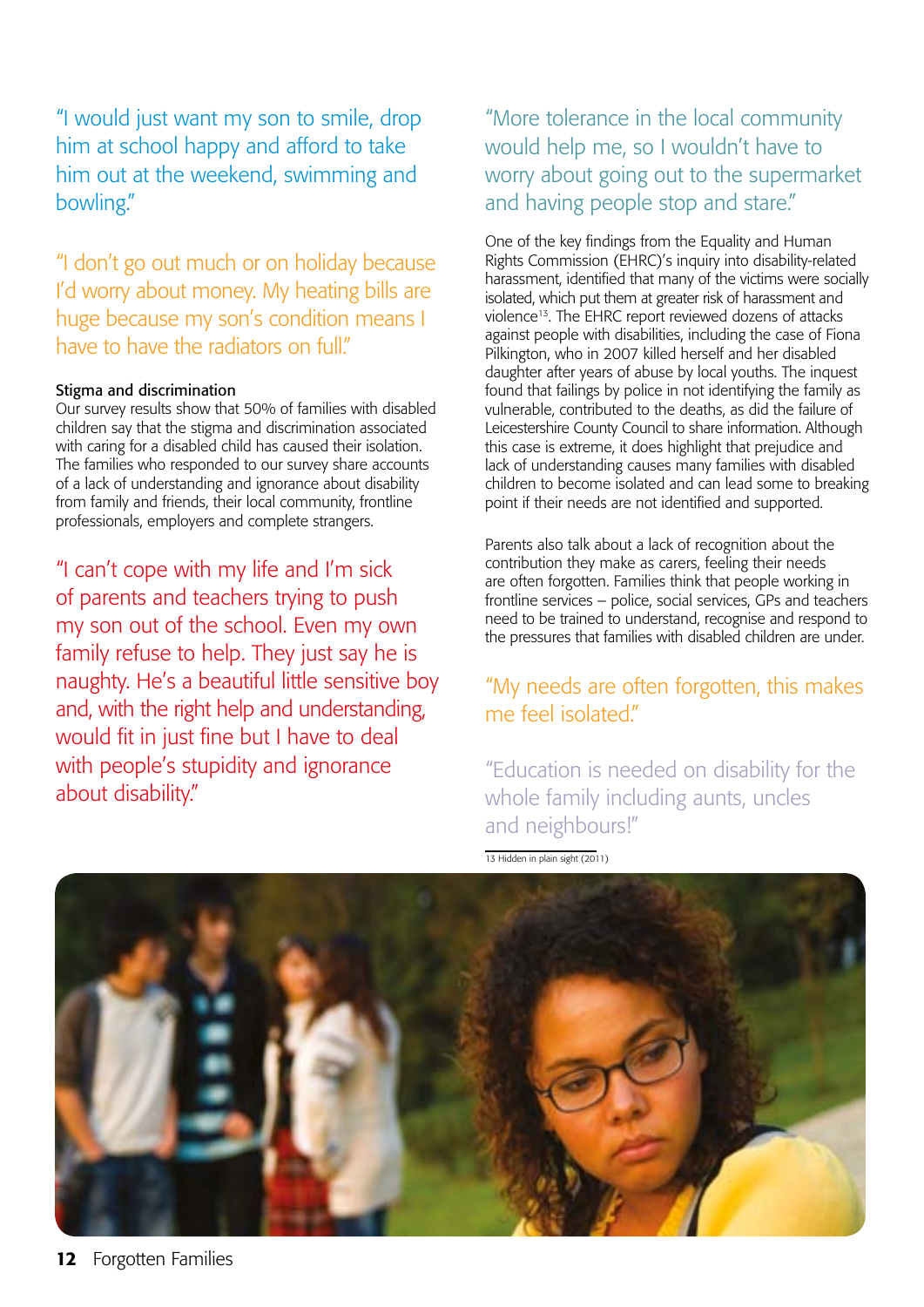## Section 7: When do families feel isolated?

All parents will experience periods of isolation, often following the birth of a child. Our survey found that 65% of families with disabled children reported feeling isolated frequently or all of the time. A total of 43% said that they felt most isolated during school holidays, while 64% reported feeling most isolated when their child was first diagnosed with a disability. Around the time of diagnosis, parents often go through a range of emotions including shock, denial, grief and anger. Many families say they would like to be able to talk to another family who has a child with a similar condition, particularly if the condition is rare. The way in which a diagnosis is given to a family and the information they receive at that time, has a significant impact on their ability to cope in the future.

"I would love to be able to know that I could go anywhere with my son, because everywhere would be set up to cater for the needs of disabled people. My son is desperate to go to the local park and play with the other children but he can't because there are no disabled swings there. I hate walking past the park as he just cries, because he wants to go there more than anything. I dearly wish that I could walk past any park, see all the children playing and take my son in to join them."



## Section 8: What makes a difference?

#### Contact with other parents

Almost all families that responded to our survey indicated that being put in touch with other parents in a similar situation helps reduce feelings of isolation.

"Knowing we aren't alone in experiencing this stuff makes it much easier, breaking that sense of isolation."

Contact with other parents, either through disability support groups or through online networks provides an opportunity for parents to share experiences and concerns. They also provide a forum to share solutions to specific problems associated with their child's condition or disability, such as managing school or finding suitable equipment. Parents also learn about local support services and how to access them from other parents. They are often also the first place many parents find out about vital benefits and other entitlements. Many support groups also organise family events and outings.

Unfortunately, many families with disabled children aren't told about these groups or online forums. In a recent Contact a Family survey, almost three quarters (73%) said that their GP never offers them support in their role as a carer. If professionals such as GPs did help families with disabled children get in contact with other parents as a means of support, this could reduce feeling of isolation and, therefore, perhaps the need for medical interventions.

#### Knowing that there is help available

When we asked families about Contact a Family services, 40% said that just knowing that someone is there for advice, information and support on the phone or in person helps them feel less isolated.

Without information parents can be left feeling overwhelmed and anxious about how they will cope and worried about their future. If provided with information, parents know where they can find out more about their child's medical condition, how to best support them and access help for themselves and their child. This reduces some of their stress, helps them become confident in their ability to manage their situation, able to plan for the future and feel they are back in control of their lives. As a child grows older, their family's information and support needs are likely to change, so knowing that there is help available makes a huge difference.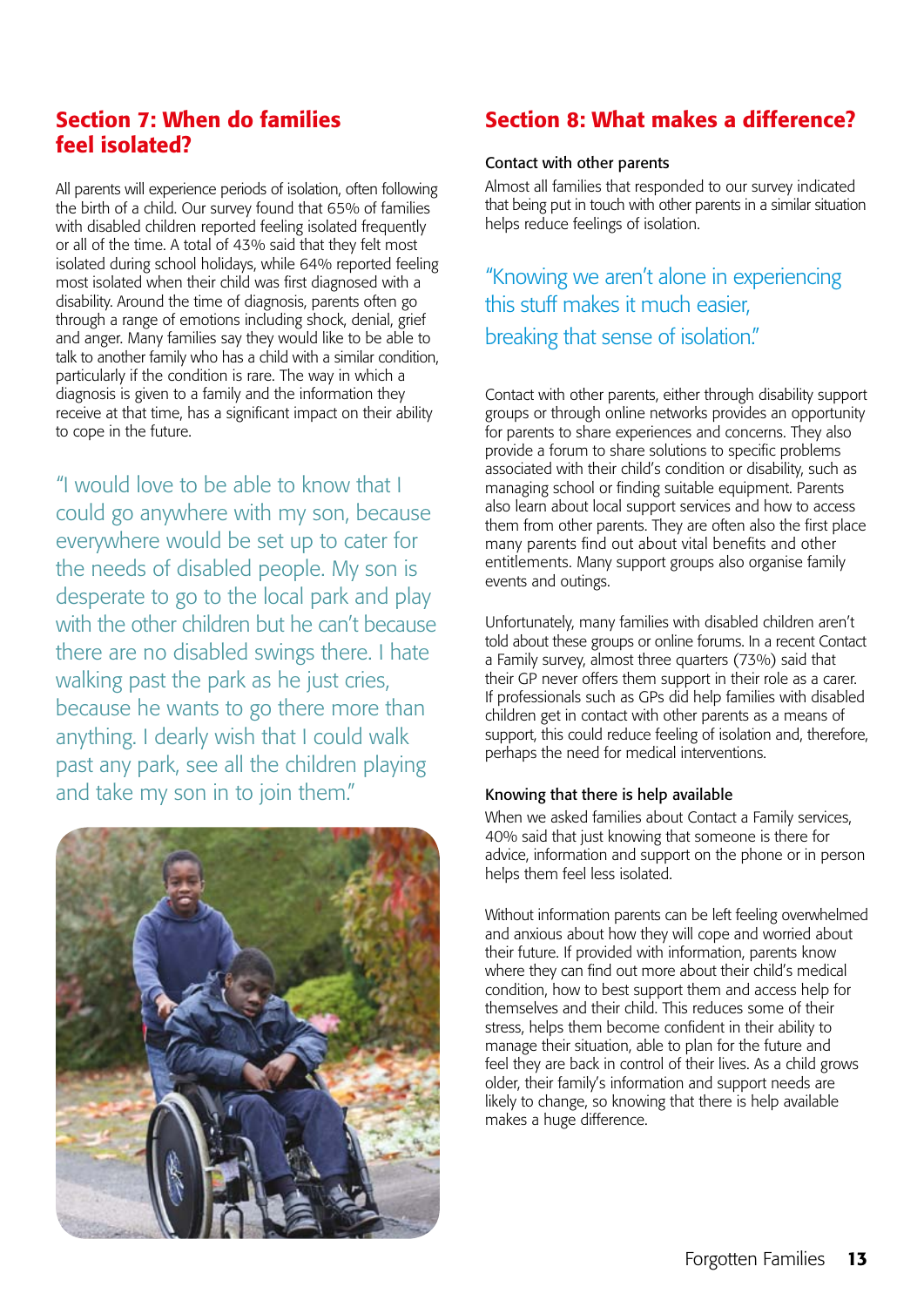#### Having time to be a parent

What is clear is that parenting a disabled child goes beyond 'ordinary' parenting.

Too often families spend too much time doing caring tasks and dealing with a web of interdependent and often uncoordinated services, leaving them with a lack of quality time for parenting and helping their children to reach their full potential. In our survey, we asked families how they would like to spend an ideal day. The comments illustrate they just want to do everyday things that other families would take for granted.

## "This sounds terrible but my ideal day is one without the huge responsibility of keeping my son from harm or getting lost."

"Sam is 16, he needs help and supervision with personal care. He is becoming more independent in that he can make a sandwich or dress himself but it's all done with supervision. My ideal day would be not to have to worry about him and having a day out as a family."

"I'd like to be able to take all my children to the park and end with having a meal in a restaurant."



## Section 9: How Contact a Family helps prevent isolation and builds stronger families

There are 770,000 disabled children under the age of 16 – that's one child in 20. Contact a Family are the only UK charity that provides vital support and information for families of disabled children whatever their condition or disability. Last year we helped 340,000 families to access life-changing help.

Our freephone helpline offers a single point of access or 'one-stop-shop' advice service to families on any aspect of caring for a disabled child including welfare rights, education and housing issues. It has access to interpreters and a UKwide database of relevant organisations.

Our family support service and volunteer parent representatives provide face-to-face support including:

- providing emotional and practical support for the whole family
- ensuring families have access to up-to-date information and training about their child's diagnosis or condition
- helping families to think about the next stages of their child's development and services needed
- help to access additional services at the right time for the family and disabled child.

Our medical directory – see www.cafamily.org.uk – provides reliable information on more than 400 medical conditions, including rare syndromes, and also provides details of UK condition support groups.

Our family linking scheme, network of parent support groups and online communities such as MakingContact. org, Facebook and Twitter help families get in touch with others in a similar situation and find other parent carers who have a child with a similar condition. This is particularly helpful when a child has a rare condition.

We also have an extensive range of parent-friendly guides, on topics including relationships, siblings, sleep and challenging behaviour.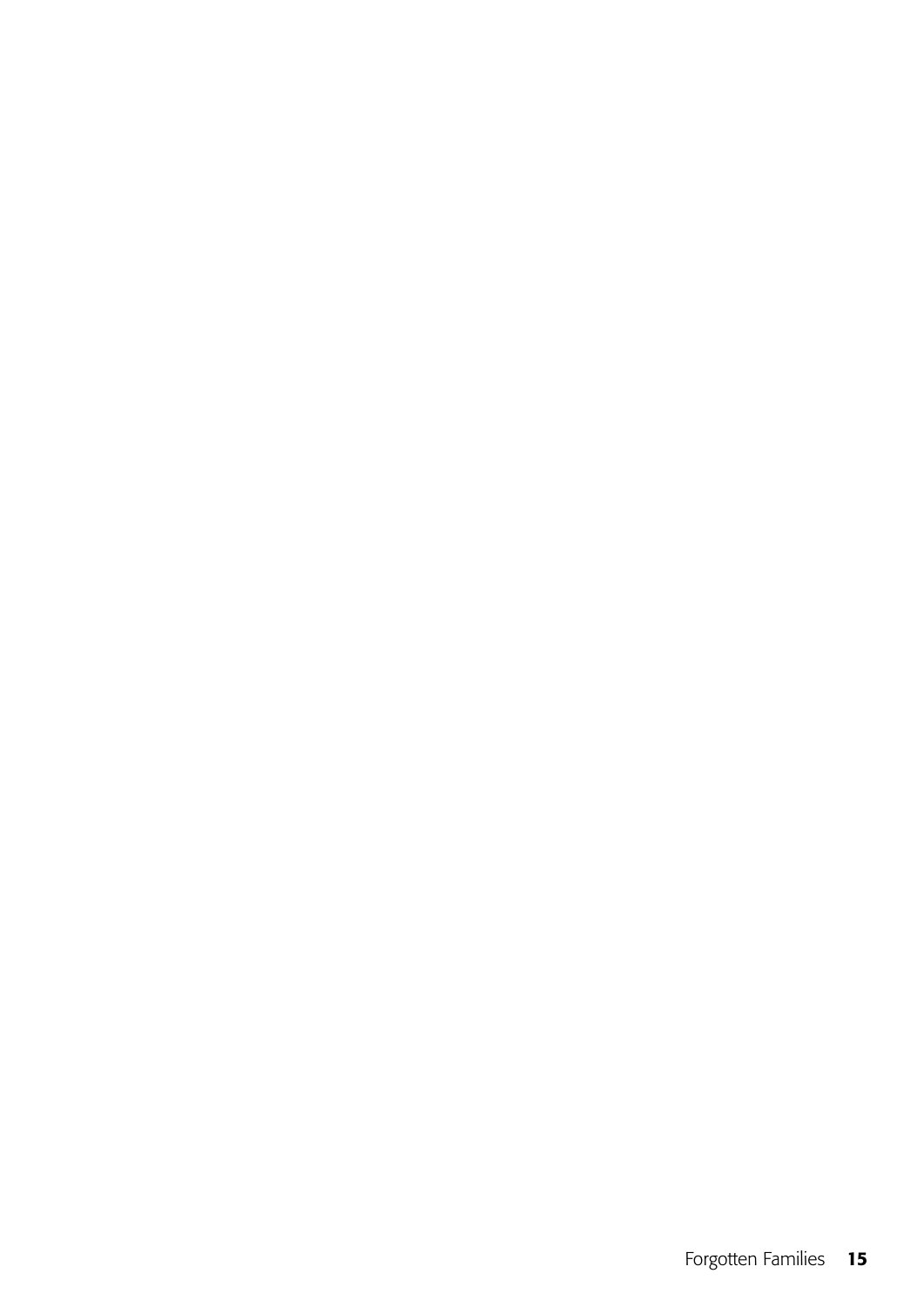## **About Contact a Family**

#### **Campaigning**

We campaign for rights and justice for all families with disabled children.

#### **Freephone helpline**

Our freephone helpline for parents and professionals across the UK is staffed by trained parent advisors. It provides information and advice on a wide range of issues including welfare rights, education, short breaks, local services and local support.

#### **Publications**

We produce a wide range of publications including newsletters, parent guides and research reports, helping parents and professionals to stay informed.

#### **Linking families**

We put families in contact with others whose child has the same condition for support. We link them through existing support groups, our online social networking sites or using our one-to-one linking service.

#### **Medical information**

We produce the Contact a Family Directory the essential guide to medical conditions and disabilities with information on over 440 conditions and UK support. Each entry provides an overview of the condition with details of support groups where available.

#### **One-to-one support groups**

We offer both practical and emotional support on a one-to-one basis to families with disabled children, through our family support service, volunteer parent representatives and through our local offices.

### **Local, regional and national offices**

Contact a Family has a number of offices around the UK providing local newsletters, information, workshops and support.

## Getting in contact with us

Helpline 0808 808 3555

Open Mon-Fri; 9.30am - 5.00pm

www.cafamily.org.uk www.makingcontact.org Follow us on Facebook www.facebook.com/contactafamily

Follow us on Twitter www.twitter.com/contactafamily

Watch our videos on YouTube www.youtube.com/cafamily

Registered Office: 209-211 City Road, London EC1V 1JN Registered Charity Number: 284912 Charity registered in Scotland No. SC039169 Company limited by guarantee Registered in England and Wales No. 1633333 VAT Registration No. GB 749 3846 82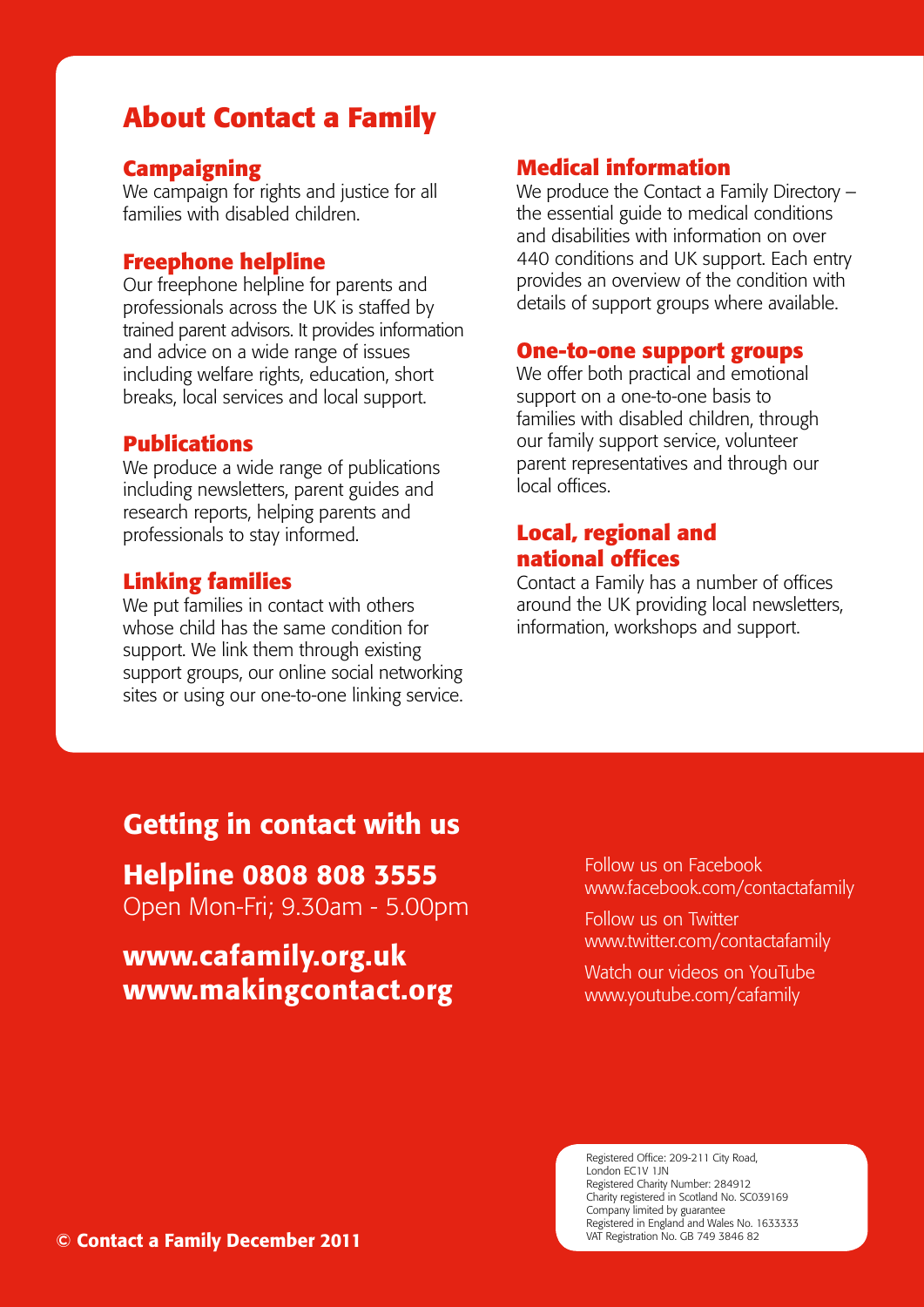## contact a family for families with disabled children



# Forgotten Families

The impact of isolation on families with disabled children in Scotland, Wales and Northern Ireland

## In Scotland,

148 families with disabled children in Scotland responded to our survey (13% of the total). 70% said they experience poor mental health such as depression or breakdown due to isolation. 51% felt so unwell they have asked their GP for medication or have seen a counsellor 64% felt most isolated when their child was first diagnosed.

"I would love to be able to know that I could go anywhere with my son, because everywhere would be set up to cater for the needs of disabled people. My son is desperate to go to the local park and play with the other children but he can't because there are no disabled swings there. I hate walking past the park as he just cries, because he wants to go there more than anything. I dearly wish that I could walk past any park, see all the children playing and take my son in to join them."

"Other parents look at me differently so sometimes we don't go out the house, so the family has lost many of the normal day to day interactions. We are also restricted by all the appointments with the occupational therapist, orthopaedic surgeon, doctors etc rather than seeing friends. Giving up work has had a considerable impact on the family not just socially, but also financially"

As a result we are calling on the Scottish Government to ensure:

- funding to enable parents, carers and families to have a voice, as equal partners in making decisions about services that help them lead a more normal life and feel less isolated.
- funding and support to allow parents to act as volunteer parents so that they can develop peer support approaches to reducing isolation within their own communities, connecting families and sharing common issues and concerns.
- that services offered are responsive to changing needs, lead to the best possible outcomes and are delivered where possible within the home community, as recommended in the Doran Review.
- that carers, including parents of disabled children, are supported to manage their caring responsibilities with confidence and in good health, and to have a life of their own outside of caring as recommended in Caring Together, The Carers Strategy for Scotland 2010-2015.